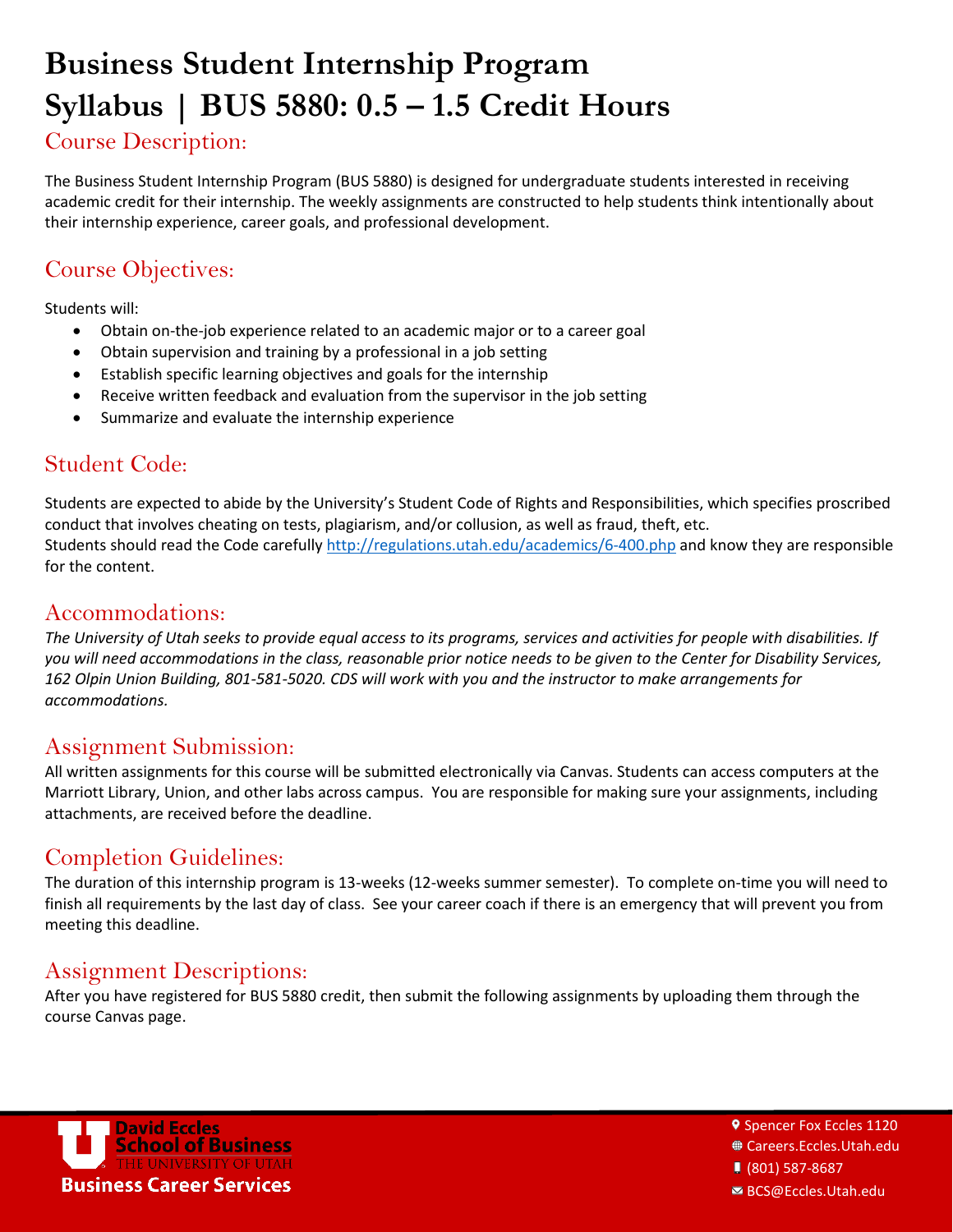# **Business Student Internship Program Syllabus | BUS 5880: 0.5 – 1.5 Credit Hours**

### Due Final Day of Classes

#### **SUPERVISOR FINAL EVALUATION:**

Have your employment supervisor fill out the [final evaluation form](http://eccles.utah.edu/wp-content/uploads/2016/05/BSIP-Final-Evaluation-Form.pdf)**.** Meet with him/her to discuss the evaluation. Submit the signed evaluation via canvas.

## Due Final Day of Classes

#### **FINAL PAPER (3-4 pages double spaced):**

Please write a 3-4 page paper detailing the three learning objectives you identified at the start of the semester and analyze the progress you have made on each of these objectives. Submit the paper via canvas. Discuss...

- What you learned and how you learned it
- Describe the training available to assist your proficiency and growth in this area
- Articulate how these learning objectives are relevant to your major and/or career goals
- Give examples of how you might include this on your resume or discuss in an interview

#### **AFTER FINISHING YOUR INTERNSHIP:**

- After submitting your final paper in Canvas, contact him/her to verify that you've completed all internship requirements satisfactorily.
- Remember to keep copies of all of your assignments until after your credit is officially posted.
- Stay in touch with your career coach for personal assistance from Business Career Services. He/she can help you:
	- o Polish your resume and cover letter
	- o Practice interviewing and networking skills
	- o Leverage your experience to negotiate the best salary
- Sign up for workshops to prepare you for career fairs and interviewing
- Use the job postings in U*CareerPath*, CareerShift, and GoinGlobal (in U*CareerPath'*s Resource Library)
- Connect with recruiters from major companies conducting on-campus interviews
- Keep your BCS Counselor updated on your job search and report any placements or job offers.

## **Internship Checklist (0.5-1.0 Credit Hours)**

| Timeline                           | <b>Assignments</b>                                                                                                                                                                                                                   | <b>Completion Date</b> |
|------------------------------------|--------------------------------------------------------------------------------------------------------------------------------------------------------------------------------------------------------------------------------------|------------------------|
| Set up                             | All students registering for BUS 5880 should complete the Eccles<br>Internships for Academic Credit Application.<br>International students seeking CPT approval should meet<br>□<br>with their academic advisor after completing the |                        |
| First week of<br>class             | electronic application.<br>Submit your three learning objectives (signed by your<br>supervisor) through Canvas.                                                                                                                      |                        |
| Before the<br>last day of<br>class | Submit Learning Summary through canvas (2-4 pages, log<br>□<br>in to Canvas for detailed instructions)<br>Submit completed/signed Employer Evaluation through<br>□<br>Canvas                                                         |                        |